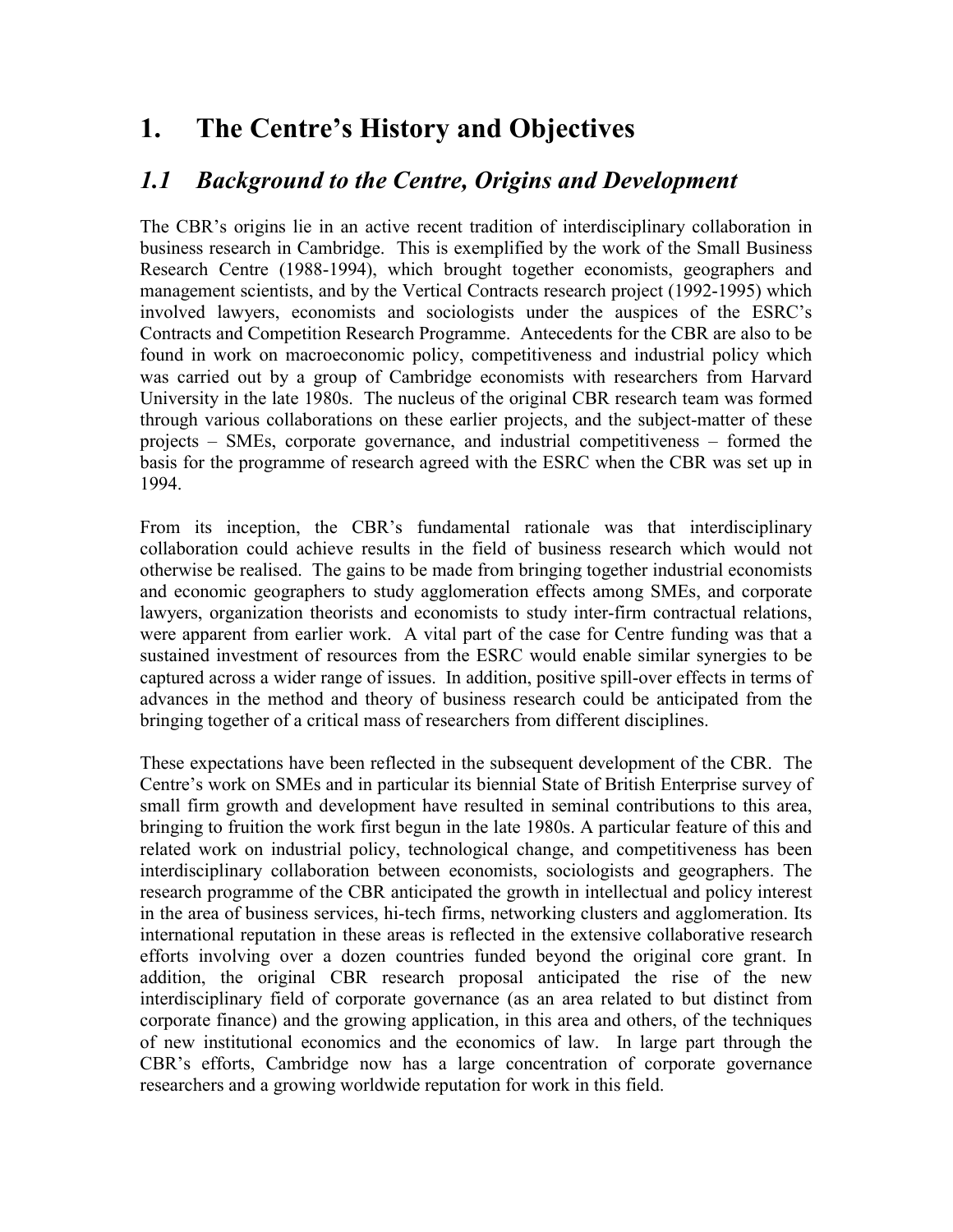The CBR's research profile has changed considerably over time. It began life in the autumn of 1994 with a core programme of around half a dozen projects funded by the ESRC centre grant. Within the next five years, the contribution of the core ESRC grant declined to around 60% of total Centre funding, as projects were added through successful bids to a range of external funding bodies. These were governmental bodies in the UK and overseas, including the Department of Trade and Industry, the Department for Education and Employment, the Bank of England, the Law Commission and the Low Pay Commission; transnational organizations including the European Community, the Council of Europe, the IMF and the World Bank; UK charitable foundations including the Leverhulme Trust, the Ford Foundation, the Joseph Rowntree Foundation, and the Sainsbury Trust; professional bodies including the Institute for Chartered Accountants in England and Wales and the Royal College of Midwives; and a number of individual companies, employers' associations, and trade unions. The ESRC itself was a source of extra funding through its programmes on Contracts and Competition, Media Regulation and Media Economics, the Future of Work, and Cities, Competitiveness and Cohesion. In each case, these additional projects built on the progress made in the core research programme, and would not have been possible without it. The additional projects, in turn, enriched the core programme by enabling its insights to be applied to concrete issues or problems highlighted by funding agencies. They also provided the CBR with a platform to report its results to the wider business and regulatory communities. Because key components of the CBR's work were strongly empirically grounded in detailed case study analysis and the construction and analysis of complex survey datasets, it came to be widely relied on for information and evaluation as part of the growing emphasis on 'evidence-based policy making' from the mid-1990s onwards.

The CBR's relocation from the Department of Applied Economics to the Judge Institute of Management Studies in July 2001 has been the occasion for a significant strengthening of its position. New members of the research team from a management science background have joined the Centre at a senior level, while the Director and two assistant directors currently hold chairs in the Judge Institute. The contribution of other departments, in particular Geography, Law and Social and Political Sciences, remains strong. The Centre currently benefits from a very strong 'intermediate' layer of full-time researchers leading projects in their own right, and from an energetic and active intake of post-doctoral research fellows and research students attached to projects.

The Centre's recent development has also benefited from growing international links. An EC-funded network on SMEs, dating from the mid-1990s, continues to provide valuable contacts. Close collaboration has been established in the corporate law and employment relations areas with researchers in France, Belgium and Australia, and international networks on corporate governance and mergers research have been established. The CBR is also in the forefront of collaborative research on competitiveness between Cambridge and MIT, with several projects currently in the course of construction or just beginning. Distinguished Visiting Fellows from the USA, Italy, Australia, and Austria have all spent periods at CBR working on programme related topics. The increasingly international reputation and orientation of the CBR's work, coupled with its relocation to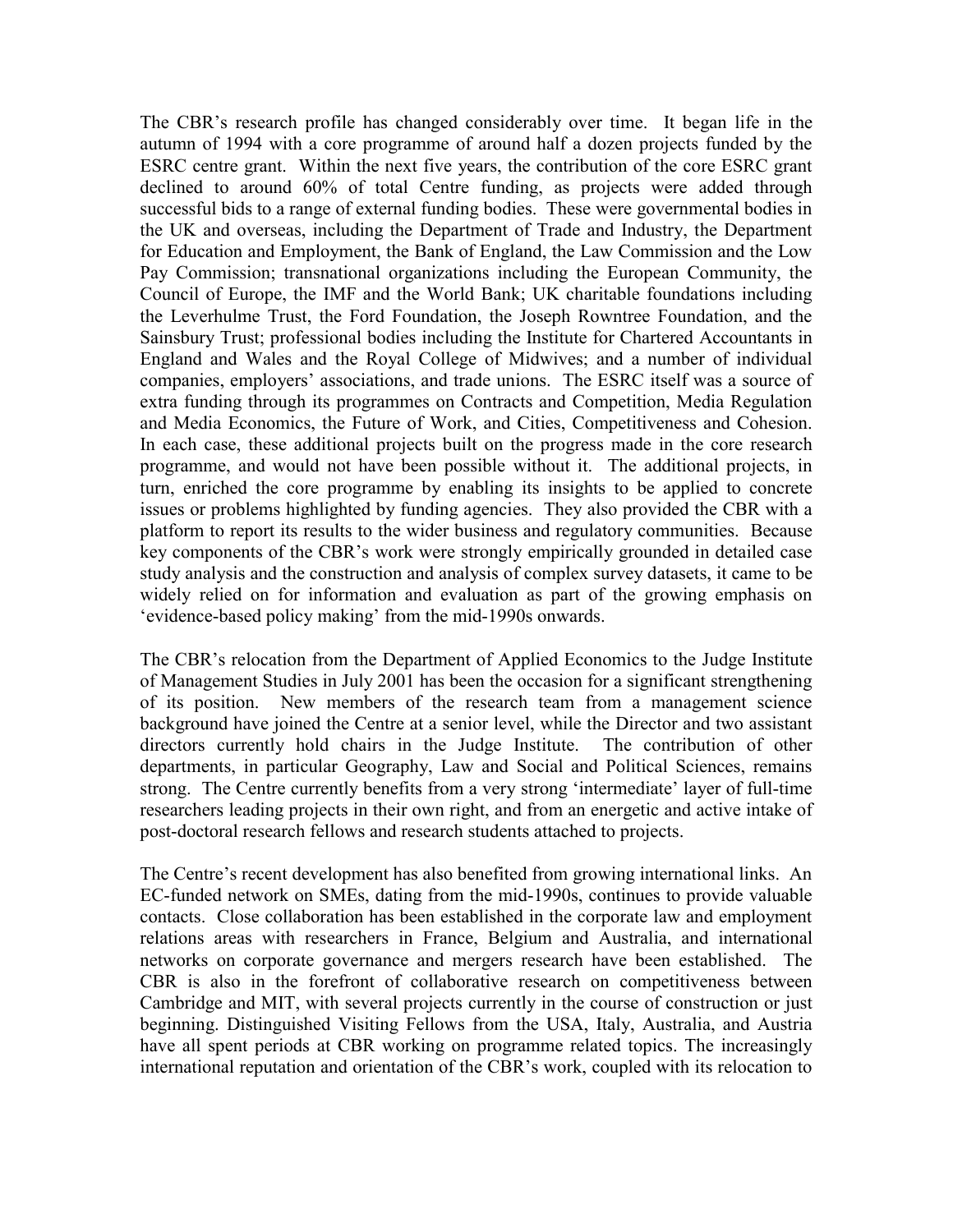the Judge Institute, put it in a strong position to advance the contribution of UK social science in the field of management and business research.

## *1.2 The Centre's Objectives*

#### **The original contract**

Under the contract entered into with the ESRC at the time of the CBR's establishment in 1994, it was agreed that the CBR's scientific programme would make advances in the following areas:

- the analysis of the interrelationships between competitive manufacturing strategies, innovation, business performance and industrial policy;
- the analysis of the relationship between corporate governance structures, incentive systems, takeovers, business performance and the regulatory and legal environment; and
- the analysis of the role of agglomeration effects and cooperative activity in the growth and development of small and medium sized firms.

These three areas were subsequently to form the basis for the three principal research programmes of the CBR, which are described in more detail below (see section 2 of this report).

It was also agreed in the original contract with the ESRC that in making advances in the above areas, the CBR would make a significant contribution to the construction and analysis of large and complex datasets including survey and panel data. This commitment was reflected in the centre's Survey and Database Programme. This was reported as a separate programme between 1994 and 1999. The mid-term review panel agreed with the proposal to transfer substantive research projects after that date to the other three programmes, leaving a survey and database unit to provide advice and data management services across all CBR projects.

In order to achieve the objectives set out above, it was agreed in the original contract that the CBR would carry out the following actions:

- conduct an interdisciplinary research programme in Business Research;
- construct and maintain survey and related databases necessary for the conduct of Business Research;
- mount a series of workshops and seminars in Business Research;
- produce and distribute a Working Paper Series to disseminate the results of the Centre's research programme;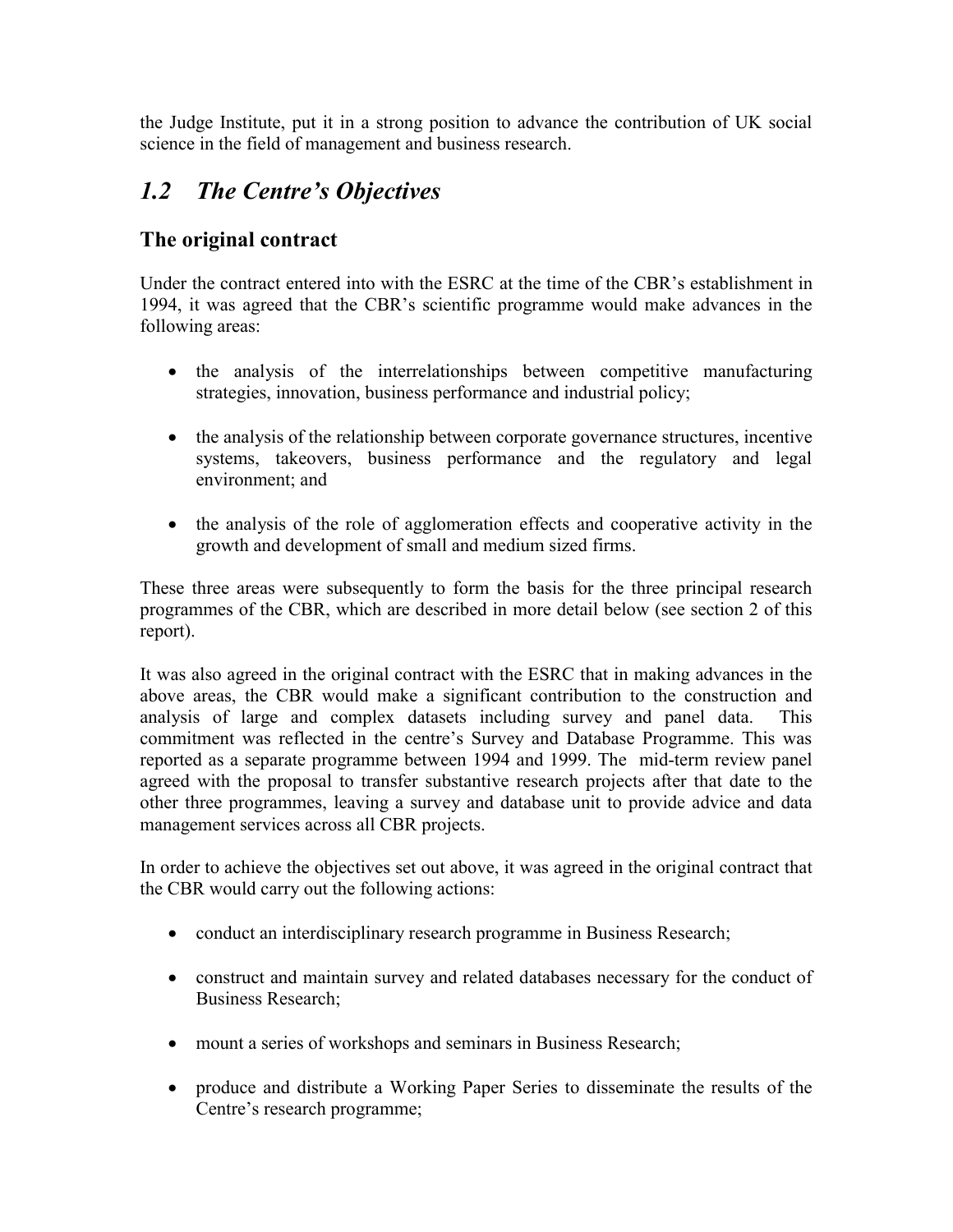- maintain contact with researchers in the UK and abroad in cognate areas of research, and with potential users of the output of the Centre's research, in designing and executing the Centre's programme of research.

It was also agreed that, in making these advances, the Research Centre would make significant contributions to the following academic disciplines: a) economics, b) human geography, c) management and business studies, and d) socio-legal studies.

#### **The mid-term review**

The mid-term review panel reported that the CBR 'had made a substantial contribution to the understanding of business performance in the UK and was studying topics of considerable policy interest'. Among the comments of referees whose opinion was sought, it was considered that the CBR's work on SMEs, as represented in the 'State of British Enterprise' conferences, represented 'a major success in producing a much fuller account of innovation and SMEs (and with some surprising results) as well as disseminating the results to government, business and the media'. The 'integration of socio-legal perspectives with economics and sociology in many of the studies' was said to be 'a major achievement of the Centre'. A further 'major achievement' was 'the creation of a methodology for longitudinal study of the SME sector in the UK, particularly finance'. The work of the Centre in the area of inter-firm relations and corporate governance more generally was referred to as 'excellent and very valuable'. A further comment noted that a 'particular achievement is the extremely interesting work on trust, and the role of law in generating trust, in interfirm relations'. The contribution of the Director to the development of the DTI's Performance Framework for Business Links was described as 'critical.'

The panel concluded that the CBR 'had yielded important analytic insights, also innovation in interdisciplinary research (particularly in the interface between economics and law) and results valuable to policy makers. The surveys were an important empirical contribution' (recommendation 1). The panel then recommended that 'ESRC funding for the Centre should continue to allow a similar level of activity for the next five years from the end of the current contract', that is, for the period 1999-2004, conditional upon certain changes being made to the proposed research for Programme 1 (recommendation 2). These changes were subsequently agreed.

The panel made a number of further recommendations<sup>[1](#page-3-0)</sup>:

• 'An increase was needed in the input of management studies to produce more rounded research on business performance. Linkages with the Judge Institute of Management should be developed further (recommendation 3).'

<span id="page-3-0"></span> $\overline{a}$ <sup>1</sup> The panel also made a recommendation that 'The ESRC should consider rationalization of surveys of companies' performance with DTI and ONS (recommendation 9).' This is not an issue for CBR action and is therefore not addressed here.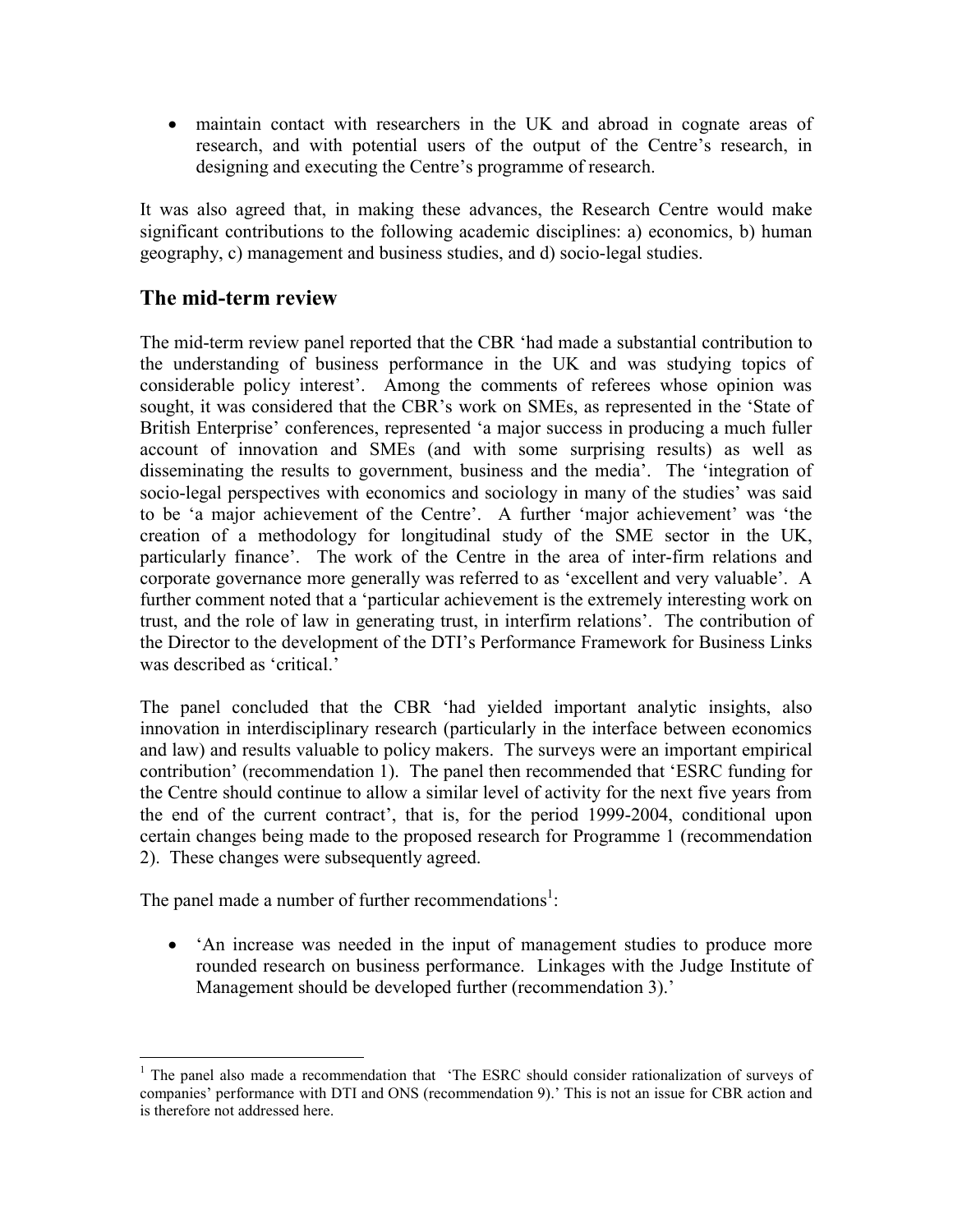- 'Further opportunities should be sought for drawing out methodological and theoretical insights from the Centre's experience of empirical studies for publication in refereed journals (recommendation 4).'
- 'With growing pressure on the Director and the resignation of one of the Programme Directors [Dr. David Keeble, whose resignation was on the grounds of retirement from his university post], more attention should be given to the development of a middle layer of experienced research staff able to be leaders in their fields (recommendation 5).'
- 'Targets should be agreed with the ESRC for the deposition of the datasets in the Data Archive (recommendation 6).'
- 'More resources should be devoted to further engagement with a wider variety of users of the research. Relations with policy-makers and intermediary quasi-Governmental organizations were stronger than with the private sector (recommendation 7).'
- 'The website should be developed further to interact with users and consideration should be given to distribution of working papers via the Internet (recommendation 8).'

Each of these recommendations has since been met; details are contained in section 3 of this report (see below).

#### **Modification of the original objectives**

Following the mid-term review, the objectives specified in the Centre's scientific programme were modified by agreement with the ESRC. As a result, the objectives which correspond to the three main research programmes now read as follows:

'Major advances are expected in these areas:

- the analysis of the interrelationships between management strategy, takeovers and business performance in an international competitive context [programme 1];
- the analysis of the relationship between corporate governance structures, incentives systems, business performance and the regulatory and legal environment [programme 2];
- the analysis of policy, entrepreneurial styles, innovation, finance, training and international activity and networking and cooperative activity in relation to the survival, growth and development of small and medium-sized firms [programme 3].'